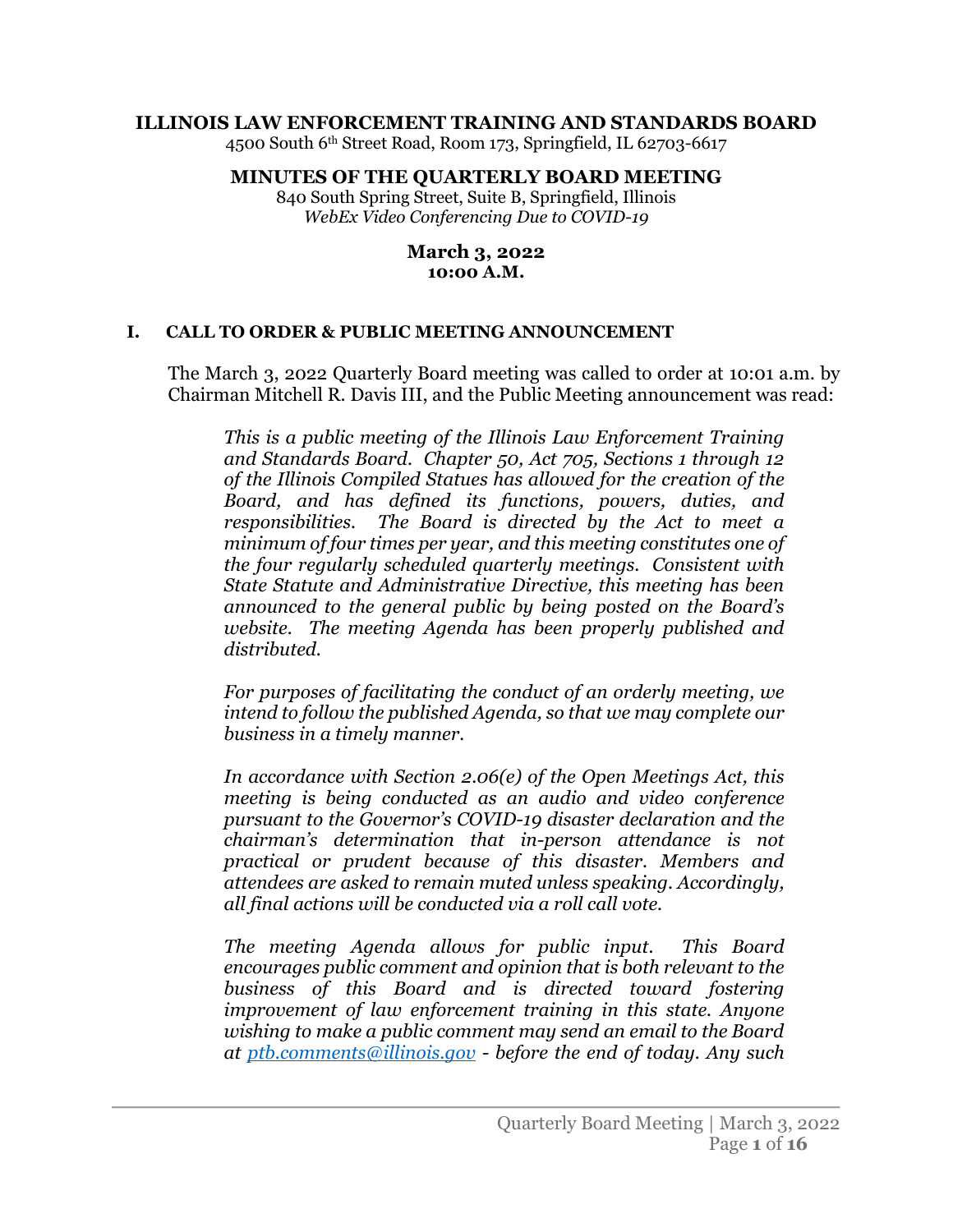*email designated as a public comment, will be reviewed by Board staff and included or summarized in the meeting minutes.* 

*Thank you for attending this meeting. Your interest in the business of the Board is appreciated.*

Chairman Davis reiterated that anyone wishing to make a public comment should email their comment to the email that was given during the Public Announcement. During the Public Announcement portion of the meeting those comments will be summarized, he then asked for the email to be shared once again.

## II. **ROLL CALL – ESTABLISHMENT OF QUORUM**

Roll was called by Michelle Mlinar, and a quorum of voting members was established.

#### **Members in Attendance:**

Mitchell Davis Sean Smoot Tim Gleason John Idleburg Brendan Kelly Iris Martinez Ghida Neukirch Timothy Nugent J. W. Price LaDon Reynolds Richard Watson

#### **Designees in Attendance:**

Antoinette Ursitti for David Brown Marlon Parks for Thomas Dart Pat Connolly for Rob Jeffreys Josh Ward for Brendan Kelly John Carroll for Kwame Raoul

#### **Those Presenting Agenda Items**

Keith Calloway Cheryllynn Williams Michelle Mlinar Kristina Shelton Ellen Petty

John Keigher Heather Hotz Paul Petty Jennifer Wooldridge Kelly Ingram

Due to WebEx format, there is no available listing of all guests listening in on the meeting.

## **III. PLEDGE OF ALLEGIANCE**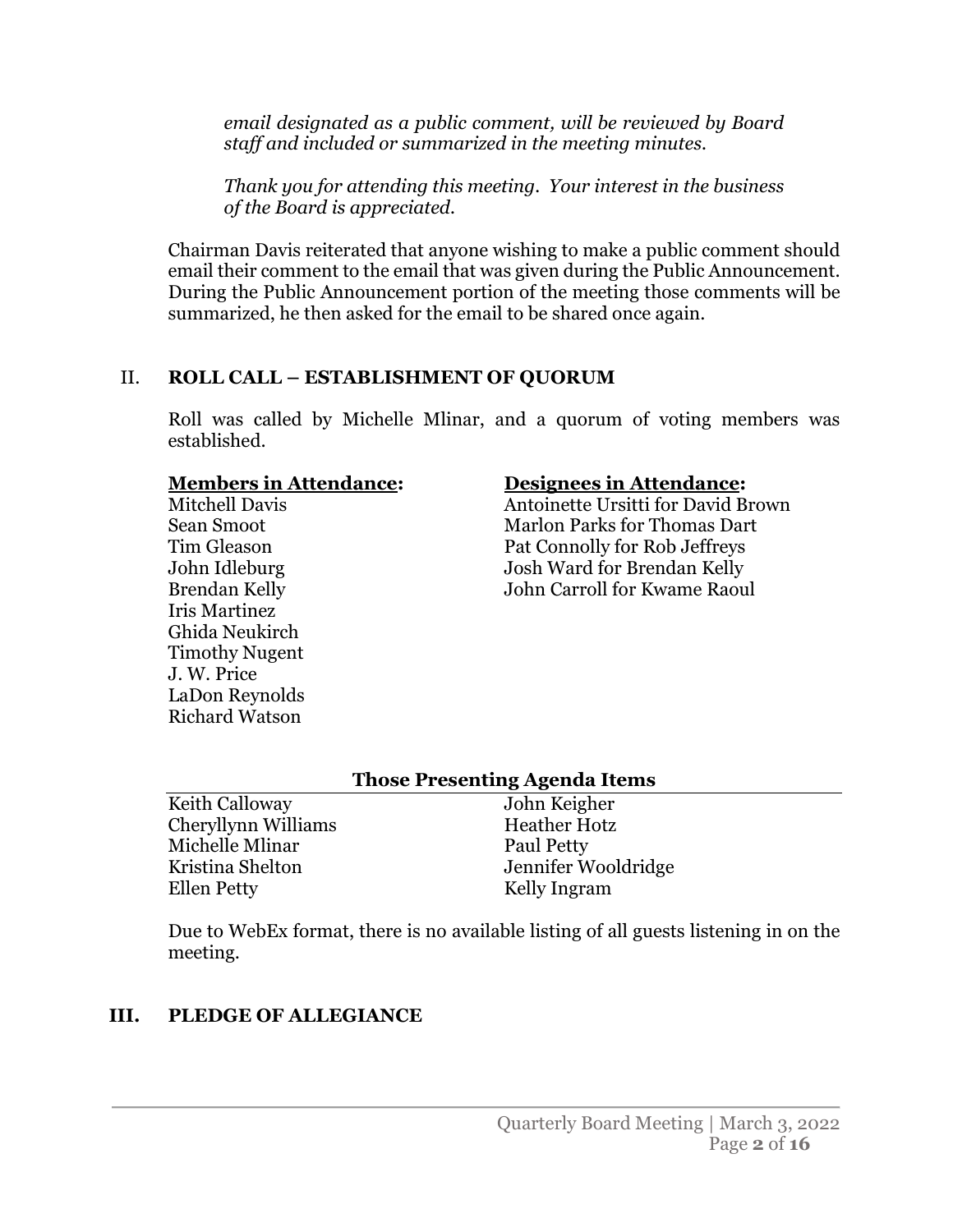#### **IV. MOMENT OF SILENCE FOR FALLEN OFFICERS**

Chairman Davis asked for a moment of silence for our fallen officers

## **V. INTRODUCTION OF GUESTS & VISITORS**

#### **VI. APPROVAL OF MINUTES**

- A. *Special Meeting of the Board* (*Open Session Only*) December 8, 2021
- B. *Curriculum and School Standards Advisory Committee Meeting* December 8, 2021
- C. *Finance & Legislative Committee Meeting* December 8, 2021
- D. *Quarterly Board Meeting* December 9, 2021

*Motion was made by Watson, seconded by Smoot, and carried by all members present via roll call to approve the minutes of the Special Meeting of the Board (Open Session Only), Curriculum and School Standards Advisory Committee Meeting, and the Joint Finance & Legislative Committee Meeting all from December 8, 2021, and the Quarterly Board Meeting from December 9, 2021.* 

#### **VII. REPORT OF STANDING ADVISORY COMMITTEES**

#### A. *Curriculum and School Standards Advisory Committee* – *LaDon Reynolds*

Committee Chairman Reynolds stated there were no applications received for school or course certification. There was a discussion regarding advanced and specialized courses for certification and recertification. Paul Petty, Manager of In-Service Training, gave a verbal report on the In-Service certified courses. Jennifer Wooldridge, Manager of Operations & Special Programs, gave a report on the CIT for Veterans program and the SRO Refresher course. There were no applications received for Lead Homicide Investigators 32-Hour courses. Under unfinished business, Executive Institute Director Heather Hotz reported on the Court Security Officer Special Certification course. Under new business Deputy Director Cheryllynn Williams spoke to the transitions forthcoming in the canine program. The Illinois State Police was recognized for their adoption of the 10 Shared Principles and their collaborative effort between the Illinois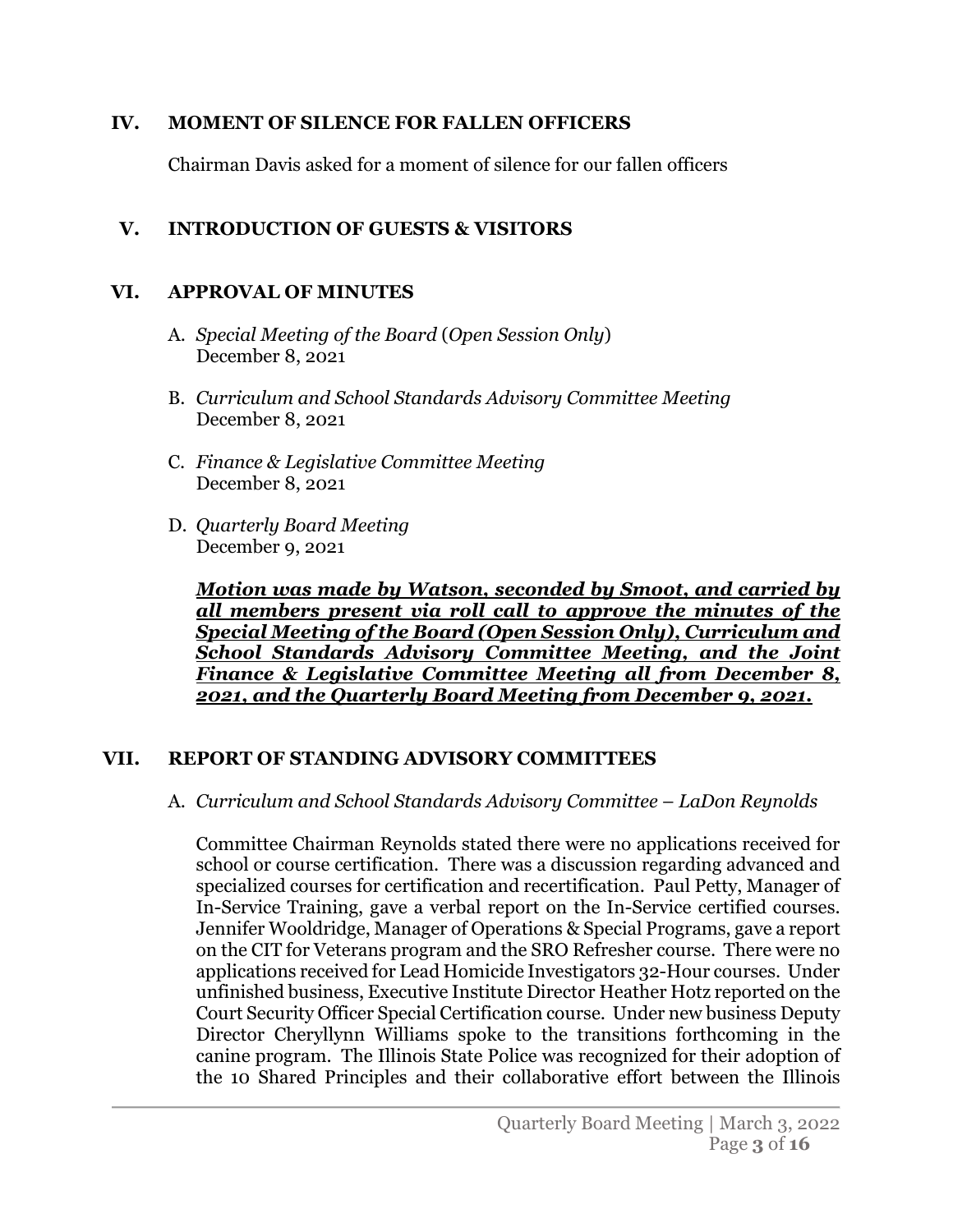Chiefs of Police and the NAACP. The Illinois State Police is the first statewide law enforcement agency in the country to adopt the principles.

#### *Motion was made by Smoot, seconded by Kelly, and carried by all members present via roll call to approve the Curriculum and School Standards Advisory Committee report.*

B. *Finance & Legislative Committee – Sean Smoot*

Committee Chairman Smoot stated a Fiscal report was given by Kristina Shelton at their meeting earlier today, and details about her report will be given later in this meeting. Smoot stated he had attended both appropriations committee meetings for the Board and complimented Keith Calloway and staff on their presentation, they did an excellent job. The good news is that the Governor has included an additional \$35M in our upcoming budget, we will have more resources than we have ever had. The committee discussed several initiatives scheduled to occur under the SAFE-T Act regarding training. The changes needed regarding officers training cycles need to be cleaned up and we need to make it so CIT trained officers can respond to the new 988 system. Also need to define roles of the investigators and clear up the modification of the camera grant to include storage.

#### *Motion was made by Watson, seconded by Gleason, and carried by all members present via roll call to approve the Finance & Legislative Committee report.*

C. *Special Personnel Committee – Sean Smoot*

Committee Chairman Smoot stated the personnel committee is meeting every three to four weeks. There was a discussion earlier this morning and Ellen Petty will be providing the Board with a full report later in this meeting. Smoot is satisfied that the new Executive Director job description has been approved by CMS and we are waiting for final approval to post. Once final approval is received it will be posted for 30 days. Staff is making progress with other positions, we have hired some and lost some but we are moving forward.

#### *Motion was made by Neukirch, seconded by Idleburg, and carried by all members present via roll call to approve the Special Personnel Committee report.*

# **VIII. EXECUTIVE MATTERS**

- A. *Financial Items Kristina Shelton*
	- *1. FY22 Expenditures through February 4, 2022*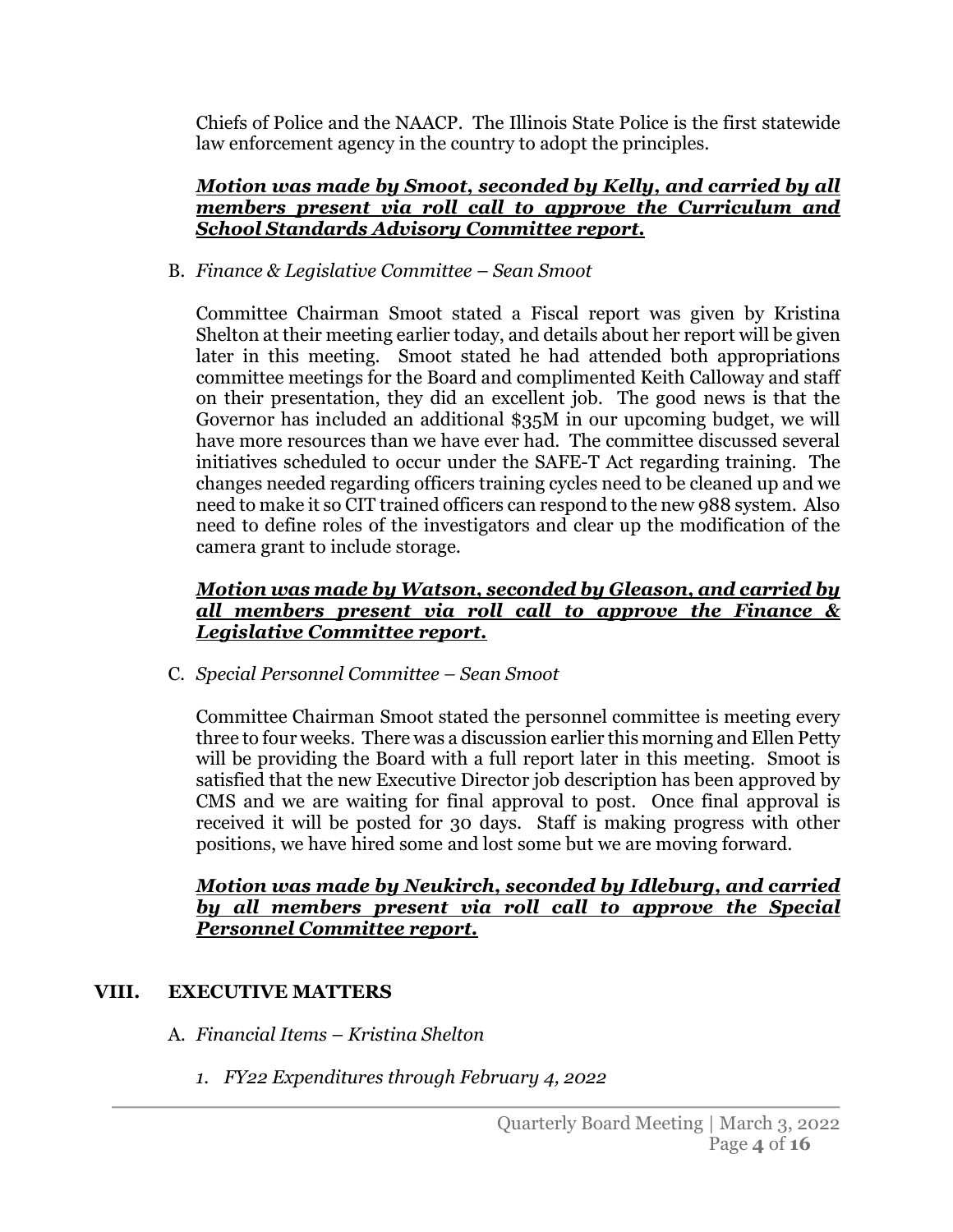- *2. Cash Flow Analysis for Funds: a. Fund 356: Camera Grant Fund b. Fund 517: Police Training Intern Fund c. Fund 879: Traffic and Criminal Conviction Surcharge Fund*
- *3. FY23 Governor Proposed Budget*

Kristina Shelton stated her reports can be found under TAB G in the Board Book. In the FY23 Budget there is an increase of \$35M; \$2.5 M in salary increases due to new hires and an increased headcount to 65 by end of FY23, \$.5M increase in operations due to staff, a \$10M General Revenue transfer increase for the Camera Grant Fund, and a \$10M appropriation increase to spend that transfer, \$10M appropriation into a new 743 fund which is a startup cost for the agency – unclear what the revenues will be for this fund so we are being cautious. We are working closely with the Department of Insurance regarding the surcharge fund as they are saying the fund will generate \$30M. We are looking for it to generate around \$10M as we remain cautious, we will know more by the end of June. There is also a \$1.3M increased appropriation for training costs which is the direct payments to our training institutions.

Tim Nugent asked if we will need expanded/new facility with the increase in personnel. Shelton responded that we have no more room or places for people to sit. She stated we hope to use the new 743 Fund for space and equipment issues. Director Calloway stated we are looking at facilities in the Springfield area that would fit our needs. The projections are positive and we hope to move within the next year or two.

Ghida Neukirch asked for an explanation for the difference between the appropriations for training and training services, and could there be a narrative to go along with the budget to explain the differences. Shelton agreed to create a narrative to help explain differences in the budget. Regarding the differences in appropriations for FY21-FY23, we are bound by the amount of funds available and in FY22 the true money was not available so we made fund transfers with approval from the Governor's office to cover costs. We did receive the approval to make the \$5M transfer so we will get the full \$8M and be able to make full payments.

Smoot commented for the public listening in that historically, we are at the end of a multi-year strategy to move the Boards funding from the Traffic Ticket Surcharge Fund, which was not a stable form of funding, to receive General Revenue funds from the state. There have been years when the money was budgeted and appropriated, but fines weren't being imposed therefore money wasn't in the fund to be distributed. General Revenue funds are dedicated funds from the state which provides the Board with a much more stable platform from which to operate.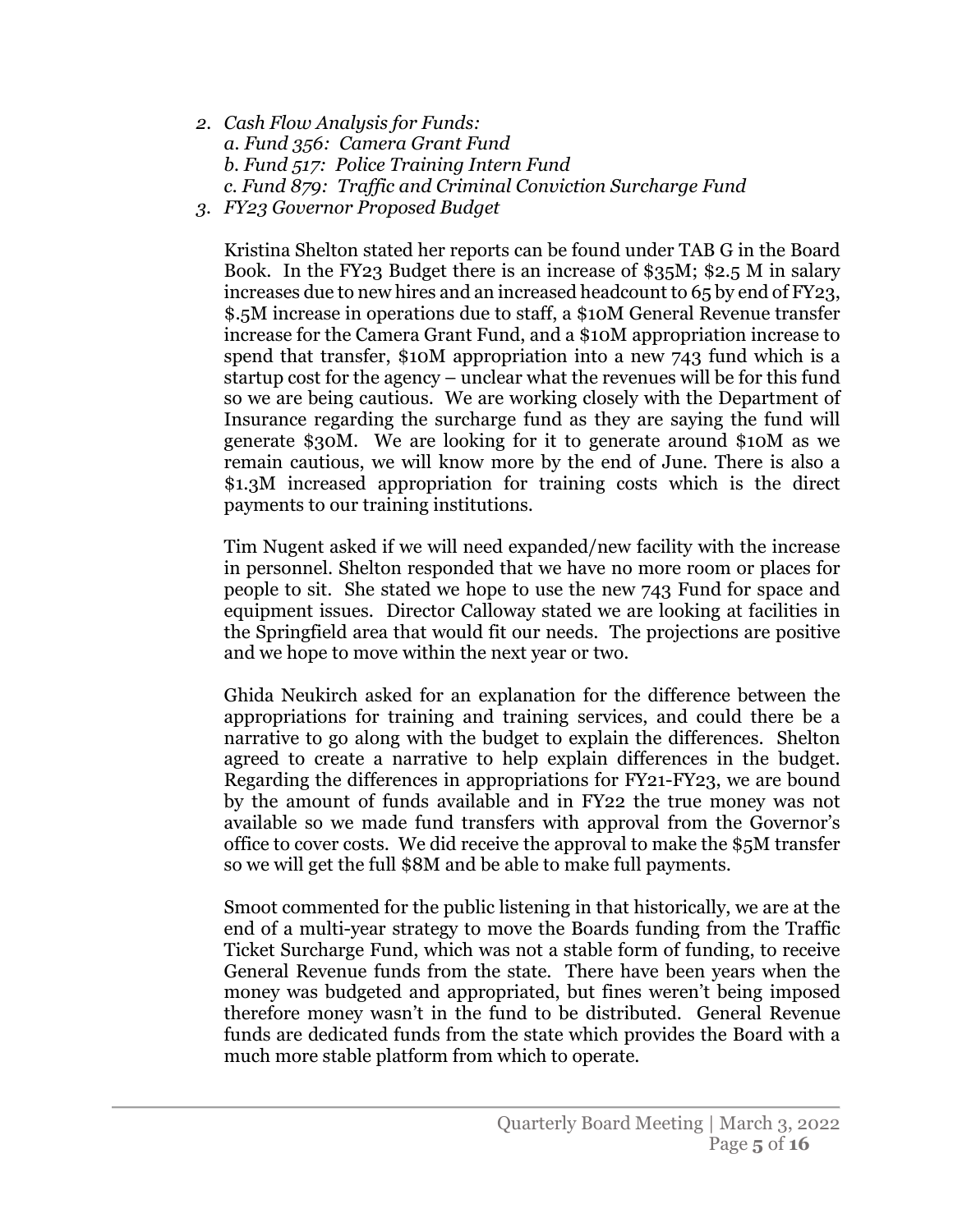Brendan Kelly asked how the funding looks for the MTU's. Smoot stated during the Finance and Legislative meeting held this morning it was reported there will be an increase of \$400,000 to pay out to the MTU's. Shelton agreed and stated the MTU's will be fully funded for FY22. The MTU's payments are based upon their budgets, depending on the budgets they submit and the funding the Board receives, we hope they will be fully funded for FY23 as well. The MTU funding comes from the Traffic and Criminal Conviction Surcharge fund and a transfer from General Revenue, FY22 there was \$8M and for FY23 it had increased to \$8.4M. Kelly asked if any communication has been shared with the MTU's regarding this.

## *Motion was made by Idleburg, seconded by Smoot, and carried by all members present via roll call to approve the Fiscal report.*

*4. Approval of the \$2M Camera Grant Funds for FY22 - added to the Agenda during meeting*

Shelton asked for the approval to open the FY22 Camera Grant and issue the FY22 funds.

#### *Motion was made by Smoot, seconded by Watson, and carried by all members present via roll call to approve the \$2M in Camera Grant funds for FY22.*

#### B. *Personnel Matters* – *Ellen Petty*

In addition to the report in TAB H. In the last year since the passage of the SAFE-T Act; 26 job descriptions have been either created or updated, 11 new employees have been hired, three employees have been promoted, three employees have transferred to other agencies, four employees have retired, one employee has been discharged, one employee is pending discharge, one retired employee has returned on a 75-day temporary appointment, eight positions are currently in various stages of the hiring process and nine additional job descriptions are planned for development and possible posting prior to the end of FY22. Since our December meeting we have hired Paul Petty as our Manager of Mandated Training. He started on December 16th and comes to us from the Illinois Gaming Board, and prior to that he was Pike County Sheriff for 20 years. Kelly Griffith, General Legal Counsel, left us on January 15th and has taken a position with Illinois State Police. We hired two Certification Specialists who started with us this past Tuesday; Stormie DeJaynes from the Department of Financial and Professional Regulation, and Jo Blackburn from the Department on Aging. We also had a FOIA officer hired, but she decided to not accept the transfer offer and stay with her current agency. We will be starting interviews for the two open fiscal positions and the FOIA Officer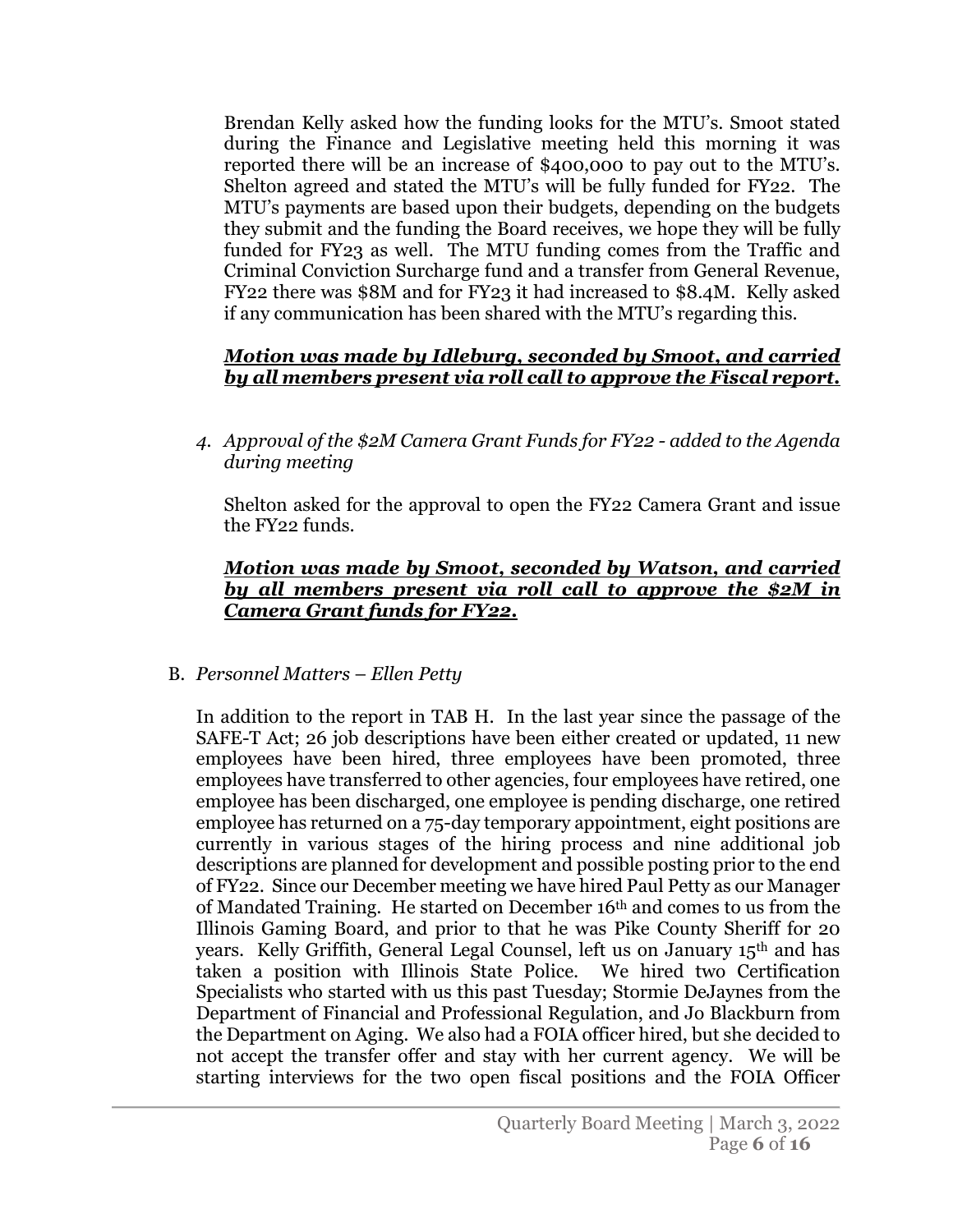position. We are waiting for results from examining to invite qualified applicants to interview for the Network Administrator position. We are in the process of hiring a new General Counsel and Deputy Director of Professional Standards, both jobs have been posted and resumes are currently under review. The Executive Directors job description has been updated, approved by CMS and is ready to post. We are waiting the final level of approval then the posting will go live and stay live for 30 days. Andrew Oldfield has created a page on our website for job opportunities, and if you go to that page you can register to get notifications of job postings.

C. *Law Enforcement/Corrections/Court Security Waiver Disposition Quarterly Report* – *Chairman Davis*

Chairman Davis referred the Board members to the report under Tab I.

#### *Motion was made by Watson, seconded by Neukirch, and carried by all members present via roll call to approve the Waiver Disposition Quarterly Report.*

D. *Legislative and Litigation Update* – *John Keigher*

John Keigher stated he is very happy to report that the Board remains free of any lawsuits at this time.

The Board is involved in a pending claim before the Illinois Human Rights Commission involving our continued reliance on records that have since been sealed regarding the denial of a training waiver. The case was initially dismissed but then appealed, and now remanded for further evidentiary findings.

As to legislation, the General Assembly is moving quickly this year with the intention of completing its work in mid-April rather than late May. Last week we had our House Budget hearing and this week we appeared virtually before the Senate. Both hearings went very well, and we offered a thorough justification for the increased amounts we are scheduled to receive next fiscal year.

Several bills are being watched this year regarding mental health trainings and first responder wellness provisions, as well as a few that would codify the process for addressing out of state waiver requests. However, all of the bills we were watching along these lines failed to pass out of their respective committees.

Specific to the Police Training Act, the only bill we are monitoring is HB 4348 filed by Representative West which would amend the Camera Grant Act and allow us to grant awards to all police agencies of a unit of local government rather than just municipalities, counties, and universities. With this change,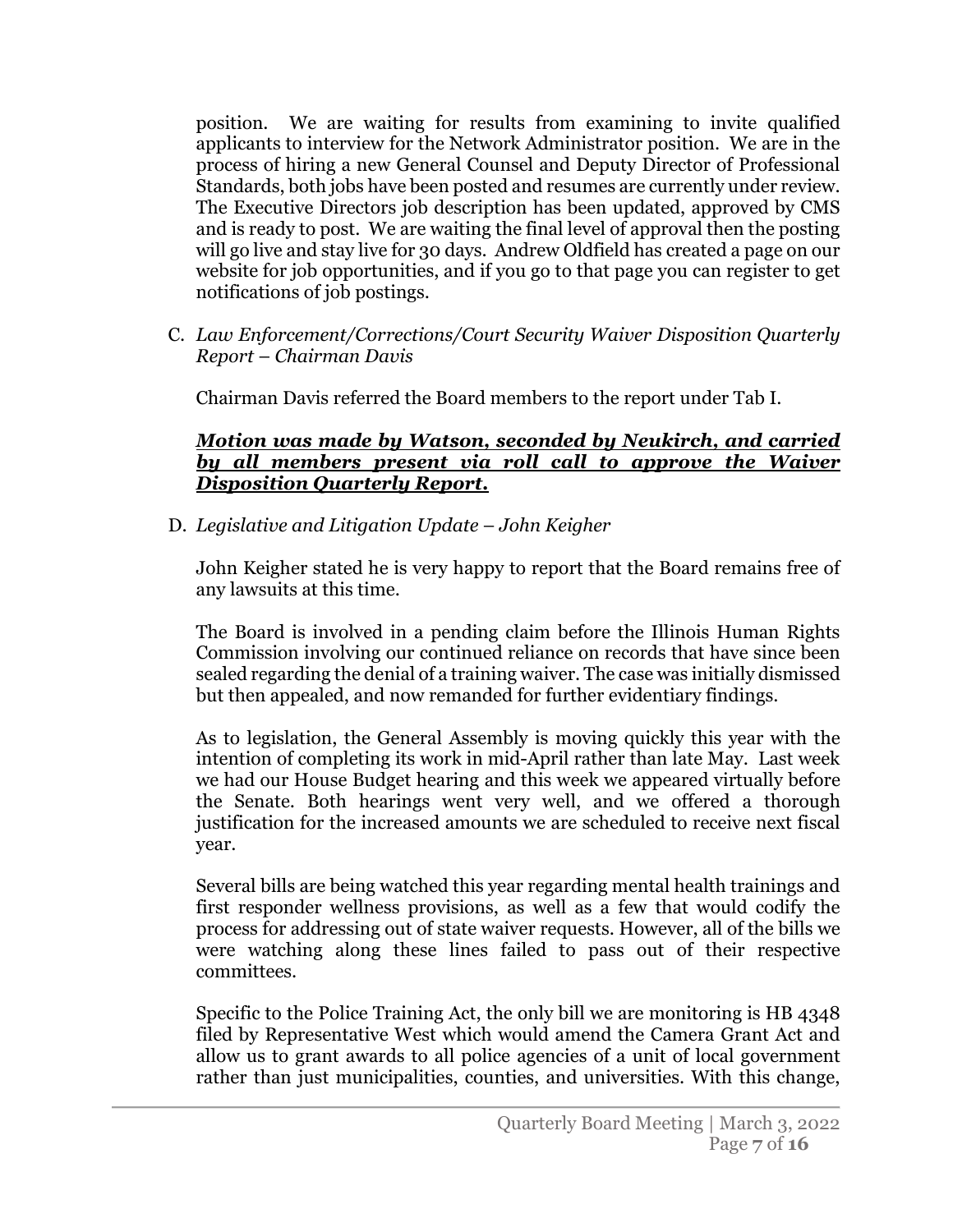park districts, METRA, and certain other entities will become eligible for our awards. Given the increased funding appropriated for the program next year, this should not restrict or limit the awards we would ordinarily grant.

We have not seen much this session addressing criminal justice matters, likely as we wait for the revisions of the SAFE-T Act to come into effect in July. If we get the opportunity, we will ask for a few changes to be made that will allow the Board to better implement the modifications of the Police Training Act. During today's legislative meeting Keigher went into detail regarding a few of the items we wish to address:

- Clean up and clarify the annual and tri-annual in-service mandates
- Clarify the role of Illinois State Police's investigations regarding Board investigators
- Address changes to the MTU funding structure in light of the new revenues anticipated from the Law Enforcement Training Fund
- Ensure that CIT officers are not wholly excluded from responding to mental health and behavioral disturbance calls
- Allow camera grant funds to be used for data storage

If the opportunity arises yet this session to pursue any of these, Keigher will inform the Board and likely reach out with a request for support.

Chairman Davis asked for a timeline/bullet points with effective dates to be available on our website. Keigher responded that we could do that, but we need to wait for the Legislative Reference Bureau. They are responsible for integrating all the different trailer bills into one version, and once complete we will put something up on our website.

# E. *Chairman Remarks* – *Chairman Davis*

Chairman Davis attended the Southern Illinois Criminal Justice Summit in Effingham and was able to represent the Illinois Chiefs and the Training Board at the event.

Chairman Davis is going to form a task force to address concerns regarding part time police officers and the program. The task force would bring recommendations to the Board to address the existing part time program issues and help promote legislative reform to the existing system. This task force will include Chief Dan Ryan, from the Illinois Chiefs Association Board, and Director David Hayes from Southwestern Illinois Law Enforcement Commission (MTU 14), and he would like to have at least one Board member on this task force.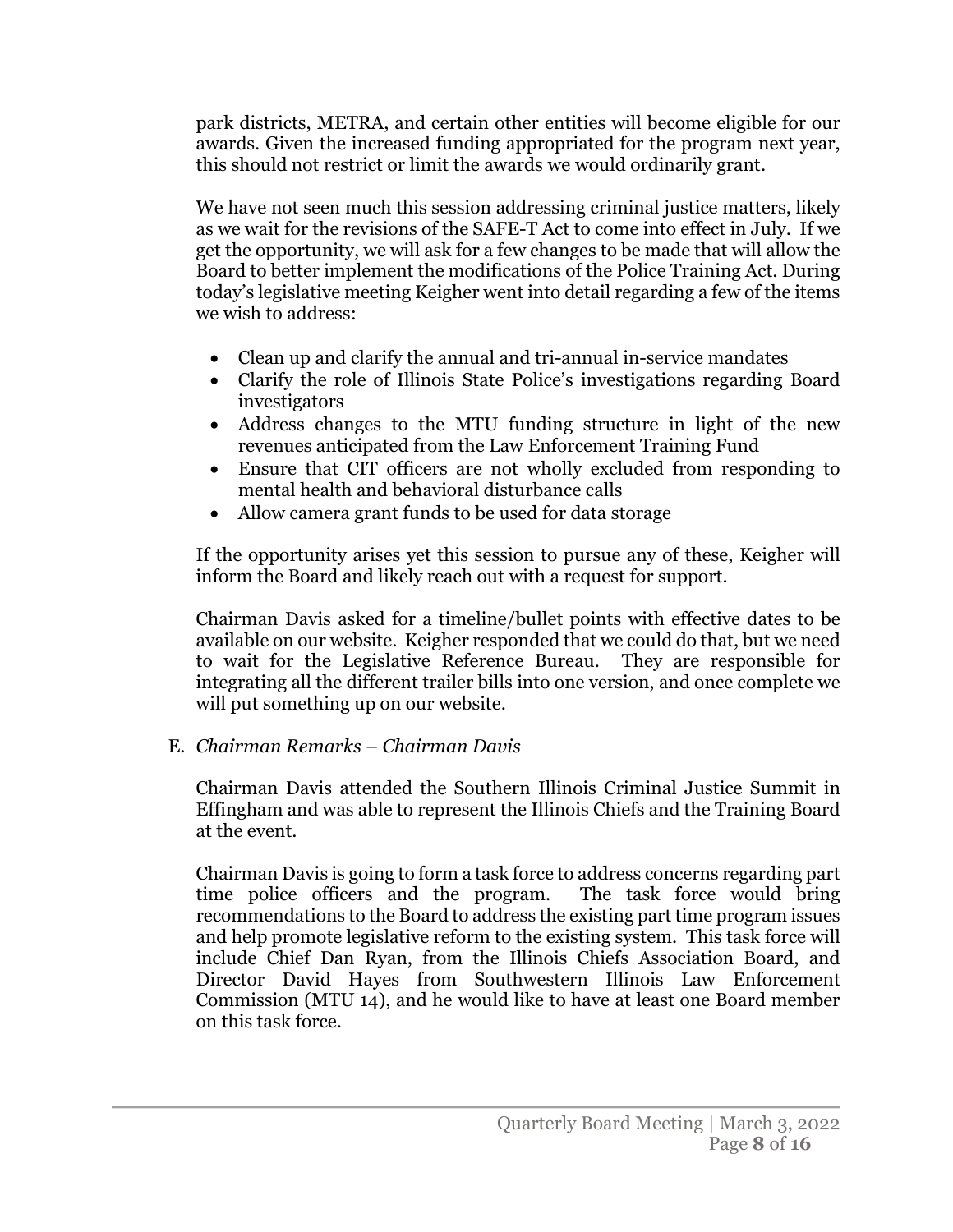Regarding the SAFE-T Act training mandates, PERF (Police Executive Research Forum) has an ICAT (Integrating Communications and Tactics) program that focuses on the safety of officers. Davis would like it to be a standard in Illinois. It teaches officers to do their job in a less rushed pace especially around use of force. He has been through the train the trainer program and would like them to present their program to the Board.

Chairman Davis spoke to the 10 Shared Principles developed by the Illinois Chiefs Association and the NAACP. After two years of café meetings throughout Illinois they came up with these principles for adoption by law enforcement agencies. Almost 200 agencies and entities have signed on with Motorola being the first corporation, and Illinois State Police being the first statewide law enforcement agency in the country to sign on. ISP is now the first academy to make the 10 Shared Principles part of their curriculum. At some point, Davis would like the Board to consider adopting these principles.

## **IX. PROGRAM PROGRESS REPORTS AND CONCEPTS**

## A. *Illinois Law Enforcement Executive Institute* – *Heather Hotz*

Heather Hotz reported the Executive Institutes offerings in executive summits was up 300% last year. They created a virtual summit on Cybersecurity for Law Enforcement held in January. Hotz thanked Illinois State Police for their participation and City Manager Neukirch for the recommendation.

The Engagement that Meets Mission Summit is coming up in Bloomington, Illinois on March 24th for police executives and upper-level management regarding the eight levels of supervisory engagement.

The Women in Criminal Justice Conference is coming up in Bloomington-Normal, Illinois on April 12-13. This is the 11th year for this conference.

The Online Learning Network (OLN) is a custom-built learning management system which offers courses created with the help of state, regional and national experts to create courses. Currently OLN is at 28,000 students, with a 558% increase in five years. Courses completed from March 2017 to March 2022 have increased 4,513%. Development of new courses to meet the upcoming mandates continues and the curriculum is constantly being updated.

Police Executive Role in the 21st Century is currently live and in its second of three weeks. This class is being held in Aurora and is an advanced professional level program. There is also a supervisory course starting in April.

OLN classes are offered as cost recovery, there is a small administration fee, but the cost is under the national standard cost.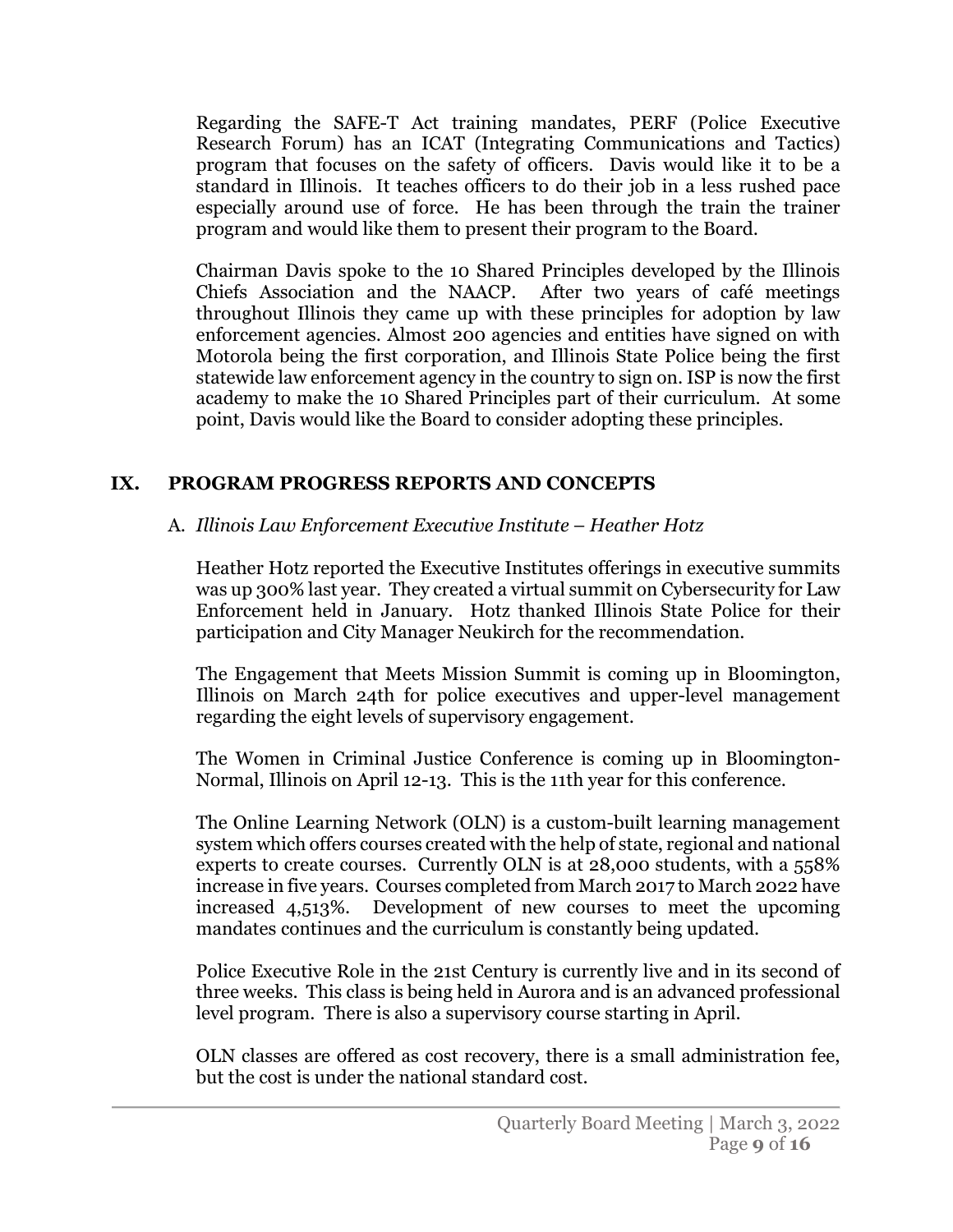B. *A Statewide System of In-Service Training (ASSIST) Program and Specialized Training Programs* – *Paul Petty*

Paul Petty introduced himself to the Board and noted his report is under Tab K. Attachment 1 discusses monies released to the MTU's through the second quarter. Attachment 2 breaks down training, and Attachment 3 provides the current DRE status updated at the end December 2021. Attachments 4  $\&$  5 address the IDOT Traffic Safety Grants. Petty noted he is just 60 days into his position, but thanked the MTU Directors for their support, leadership and willingness to provide the highest level of training to our professionals throughout the state.

IDOT Grant 401, considered non-alcohol grants, classes are disbursed by MTU 2, 8, 9, 10, 14, 15 & 16. IDOT Grant 1306, considered alcohol grants, classes are disbursed through each MTU.

C. *CIT & SRO Training Update* – *Jennifer Wooldridge*

Jennifer Wooldridge stated her report can be found under Tab L. She also reported that earlier today the Curriculum Committee approved a new 8-hour CIT Veterans course, and a 2-day SRO Refresher course for seasoned SRO officers.

D. *Information Technology Update* – *Kelly Ingram*

Kelly Ingram stated Tab M contains current projects, with other items to come. Our biggest issue right now is the acquisition of staff systems and servers. Also looking into cybersecurity assurance, we want to make sure all the necessary equipment is in place to protect the external as well as internal systems.

## E. *Part-Time Basic Training Update* – *Paul Petty*

Petty stated this report in under Tab N, it lists the five MTUs that offer the parttime basic academy. For clarification, in the report, the heading "enrolled" refers to all recruits enrolled, and "graduated" refers to those who have successfully graduated and passed the test. The graduation rate is a bit flawed as the number who walked in may not be the same as the number finishing the course. Going forward, Petty plans to update the report so these numbers will be documented more correctly. Director Calloway responded to Tim Nugent's question regarding officers in the part-time program, those numbers will be sent out after the meeting.

## *Motion was made by Nugent, seconded by Watson, and carried by all members present via roll call to approve all Program Progress Reports.*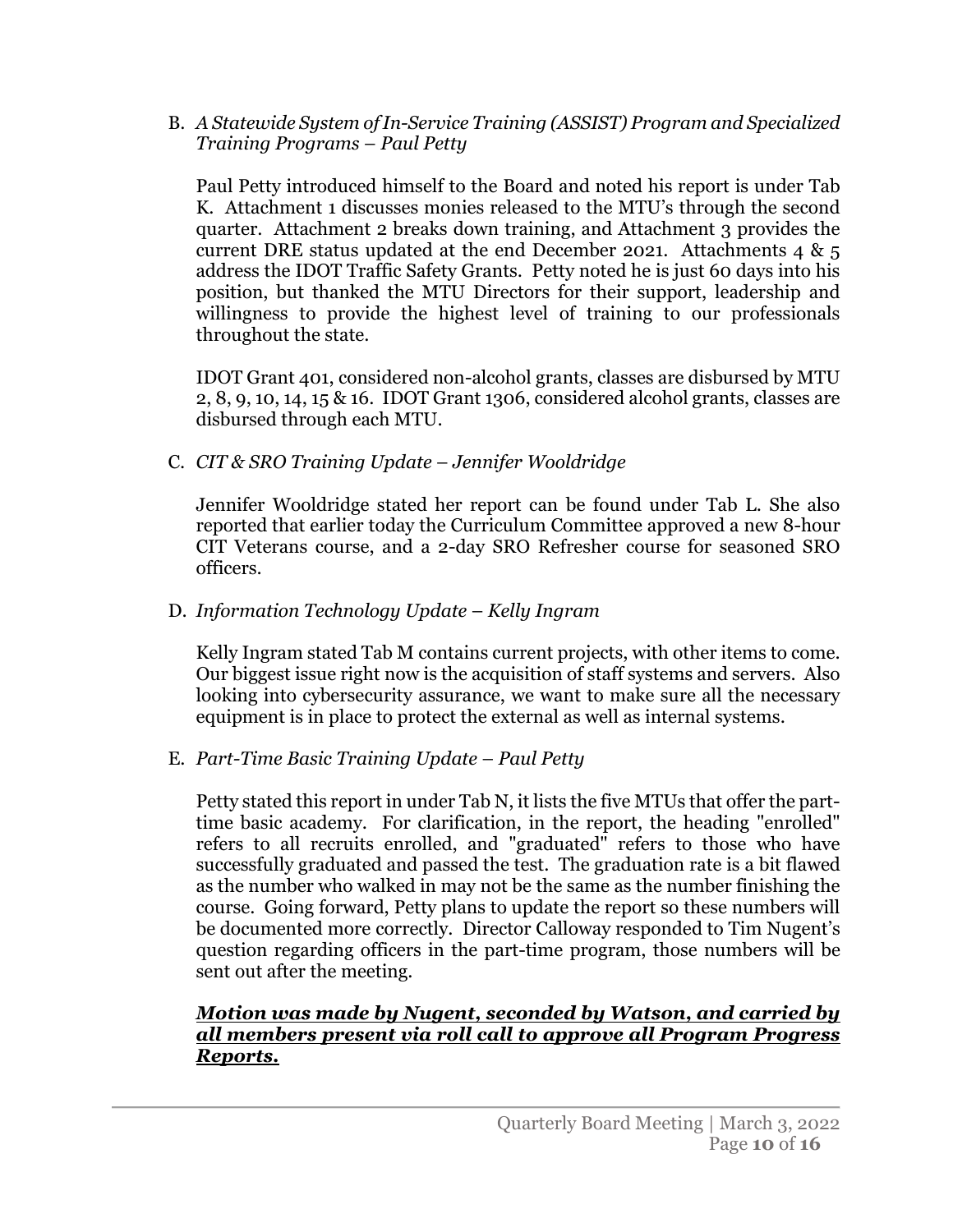#### **X. UNFINISHED BUSINESS**

#### A. *SAFE-T Act Update* – *John Keigher*

The second trailer to the SAFE-T Act was passed in early January and it pushed back the dates for the new certification and in-service training requirements to July 1st of 2022.

We have already implemented the changes required to the basic curriculums and several new in-service courses have been approved and are being offered ahead of schedule. We were also able to go live with the public portal before the new year – now anyone can look up certain general information for each active law enforcement officer in the state.

As previously mentioned, we are moving forward with new employees by bringing aboard 2 certification specialists this week. This will allow us to ramp up and streamline our background check process as we prepare for changes coming in to effect soon.

Our IT staff remains hard at work redeveloping our applications to working on the misconduct database so that it will track interagency exchanges of information that are required by law, so our system ensures each agency's compliance with the Act.

Additionally, we have recently executed MOUs with other state agencies to share resources as our needs related investigations and printing are expected to grow exponentially.

Finally, we are in the early stages of planning a new training webinar with the Executive Institute that will be helpful to both the new Certification Review Panel as well as existing Board members when it becomes available.

#### B. *Mental Health Screenings* – *John Keigher*

John Keigher noted back in September, the Board issued a preliminary approval for a set of statewide mental health screening standards for us to comply with the first deadlines of the Safe-T Act. At our last meeting, Keigher mentioned we had received some comments regarding this version and the Board's duty to establish mental health screening standards for new and experienced officers. The core components of this first version established a model policy that could function across the state as a baseline for addressing concerns and maintaining the confidentiality needed. Nevertheless, the comments asserted that we should give consideration to the concerns of management and service providers.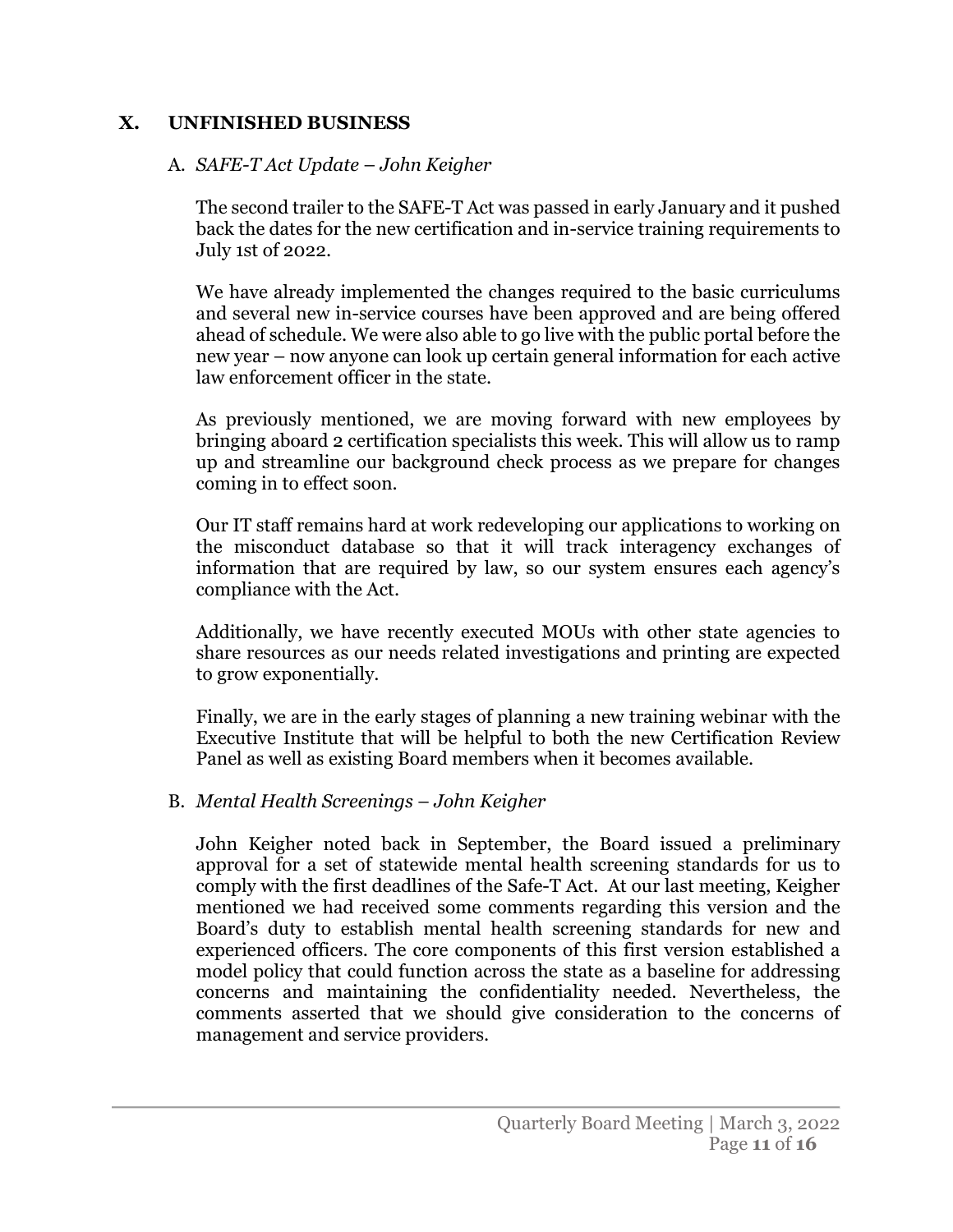Since then, we have been watching a few bills in the House that would amend the underlying provision that establishes the Board's mandate to create mental health screening standards. [HB 4497 would lower the requirements, while HB 4480 would take them further and make them statewide requirements for all police agencies and officers.] With these bills still pending and the General Assembly working on an accelerated schedule this year, it would be best to wait and see if this section gets amended before we make any further changes.

With that, it's Keigher's recommendation that the Board holds off on making any changes on these standards at this time. He recommends coming back before the Curriculum Committee either in June or earlier at a special meeting to collectively address the comments we have received and determine the best way to address them, keeping our preliminary approved standards in place. Currently our experts in CIT and Officer Wellness are providing feedback, as well as feedback from local agencies, and now the third group of trained service providers.

#### C. *Camera Grant Rules* – *John Keigher*

At the December Board meeting, we distributed a draft of proposed revisions to the Board's Camera Grant Rules. Since then, we've received feedback from members as well as other state administrators who have suggested we update the rules to accommodate the changes to the Grant Accountability and Transparency Act. Keigher stated he made some changes to the December draft, and stated they are ready to go and be filed with JCAR to hopefully go in to effect immediately or to be put on an accelerated schedule so they can be in place for the remainder of FY22 grant program. JCAR and the Secretary of State must approve before we can go forward with these changes. We could wait to open the program to see if these changes can be approved, but we are able to open the program as it is now and hopefully the rules will be in effect at the close of the program.

## *Motion was made by Watson, seconded by Smoot, and carried by all members present via roll call to approve the amended rules for the Camera Grant.*

Chairman Davis took a moment to thank the Board staff as they are reinventing the organization, and a special thank you was given to Director Calloway for his work. Davis also wanted to make it clear that the national search is in no way reflective of the work Director Calloway is doing, the Board is doing the search to remain transparent and to make sure everything is above board.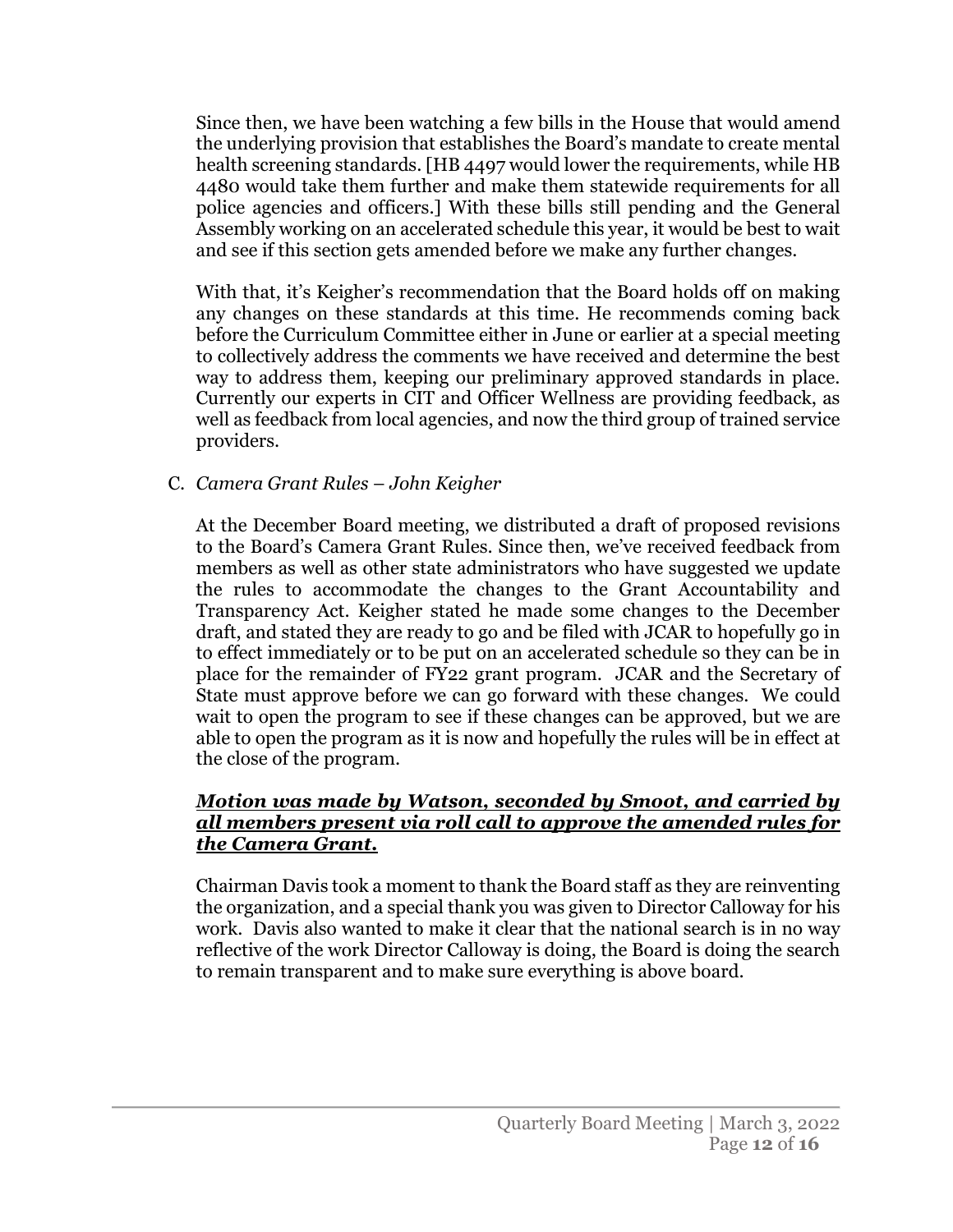#### **XI. NEW BUSINESS**

- Sheriff Richard Watson asked, with the new focus on mental health, if we could come up with a psychological requirement for applicants before officers even enter the profession. Chairman Davis asked Director Calloway to put this on the list of things to review. Watson asked that it be considered as a possible statute.
- Chief LaD0n Reynolds asked to make a motion for the Illinois Law Enforcement Training & Standards Board to publically affirm and adopt the 10 Shared Principles. Reynolds asked this motion be included on the June agenda, and that today the Board would support a resolution showing support.

#### *Motion was made by Reynolds, seconded by Watson, and carried by all members present via roll call to for the Illinois Law Enforcement Training & Standards Board to have a resolution to support the 10 Shared Principles.*

Davis stated that with the adoption of the 10 Shared Principles, there is a ceremony with the Illinois Chiefs Association. At the next meeting the Board members will sign off on the principles.

• Clerk of the Circuit Court Iris Martinez asked for clarity on the laws created around the elections for sheriff. Martinez asked if corrections officers are law enforcement officers and Chairman Davis stated that they are not sworn law enforcement officers, though Sheriff's Police are. Therefore Sheriff's Police and Law Enforcement officers can run for Sheriff, but not Corrections officers. She asked for the role of the Board for waivers and certification when it comes to the election of a sheriff. Chairman Davis noted certification and waivers are two different processes; certification is when an officer graduates from a police academy, and a waiver is when someone is an officer and has completed an academy, equivalent to our academy, from another state. Keigher stated the Administrative rules account for the equivalency exam which allows us to establish a reciprocity process. When hired the agency decides the path an officer will take, law enforcement, corrections or court security, then the agency can request a waiver based on past experience. Eligibility to run for sheriff is not determined by the Board, it will be handled at the electoral level.

## **XII. PUBLIC INPUT**

*All public comments for WebEx format meetings should be emailed, prior to the meeting, to [PTB.Comments@Illinois.gov,](mailto:PTB.Comments@Illinois.gov) and all submissions received by the deadline will be attached to the meeting minutes.*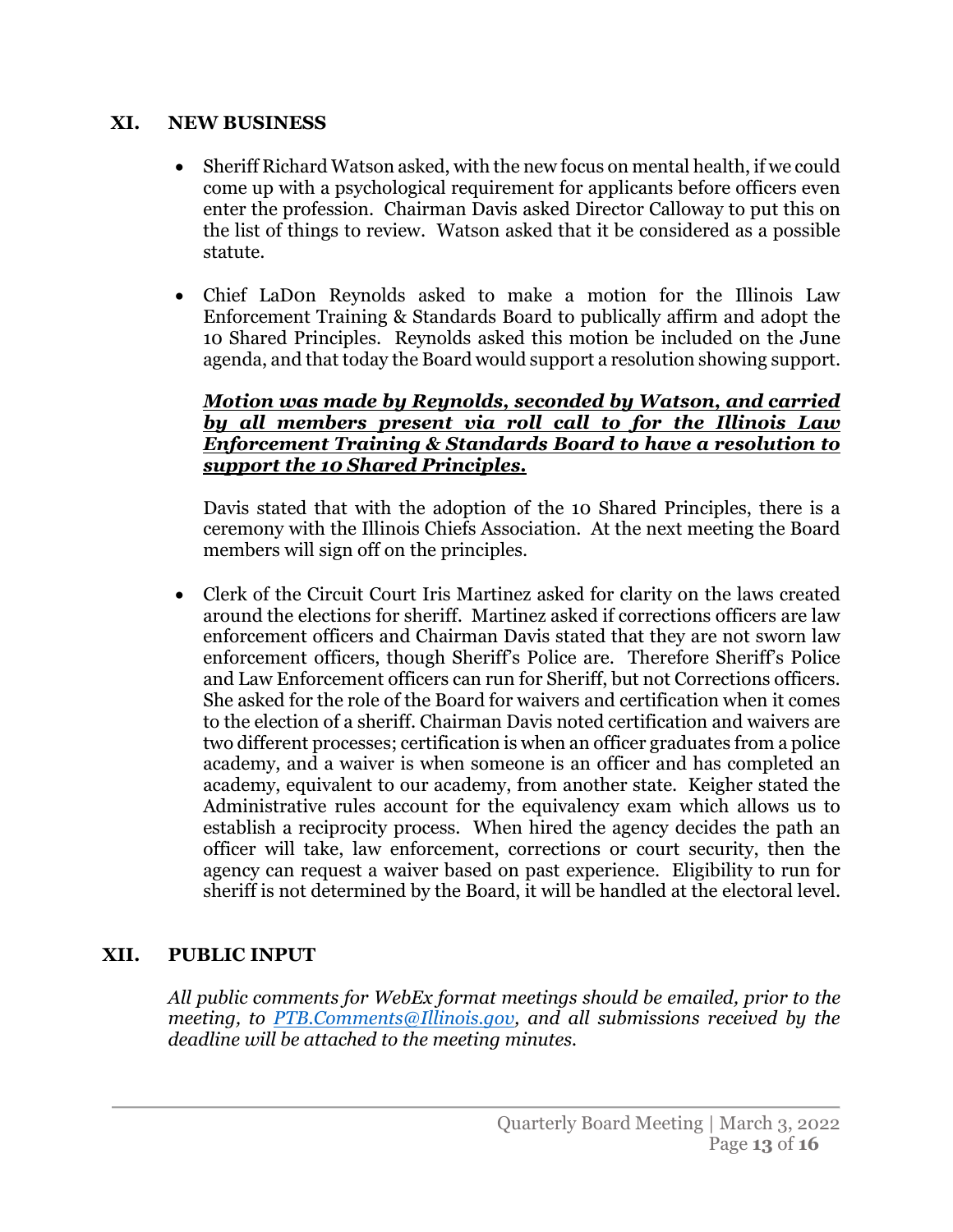John Keigher reported that there was only one submission for Public Comments from Marcus Hargrett. To summarize, Mr. Hargrett is a Cook County Correctional Officer advocating for those correctional officers to be eligible for the IROCC program. His entire email will be included as an attachment to the March 3, 2022 meeting minutes.

## **XIII. ANNOUNCEMENTS**

- *A. Curriculum and School Standards Advisory Committee Meeting* June 1, 2022, Tinley Park, Illinois
- *B. Joint Finance/Legislative & Executive Committee Meeting* June 1, 2022, Tinley Park, Illinois
- *C. Quarterly Board Meeting* June 2, 2022, Tinley Park, Illinois

# **XIV. ADJOURNMENT**

*Motion was made by Watson, seconded by Gleason, and carried by all members present via roll call to adjourn the meeting at 11:54 a.m.*

๛฿๘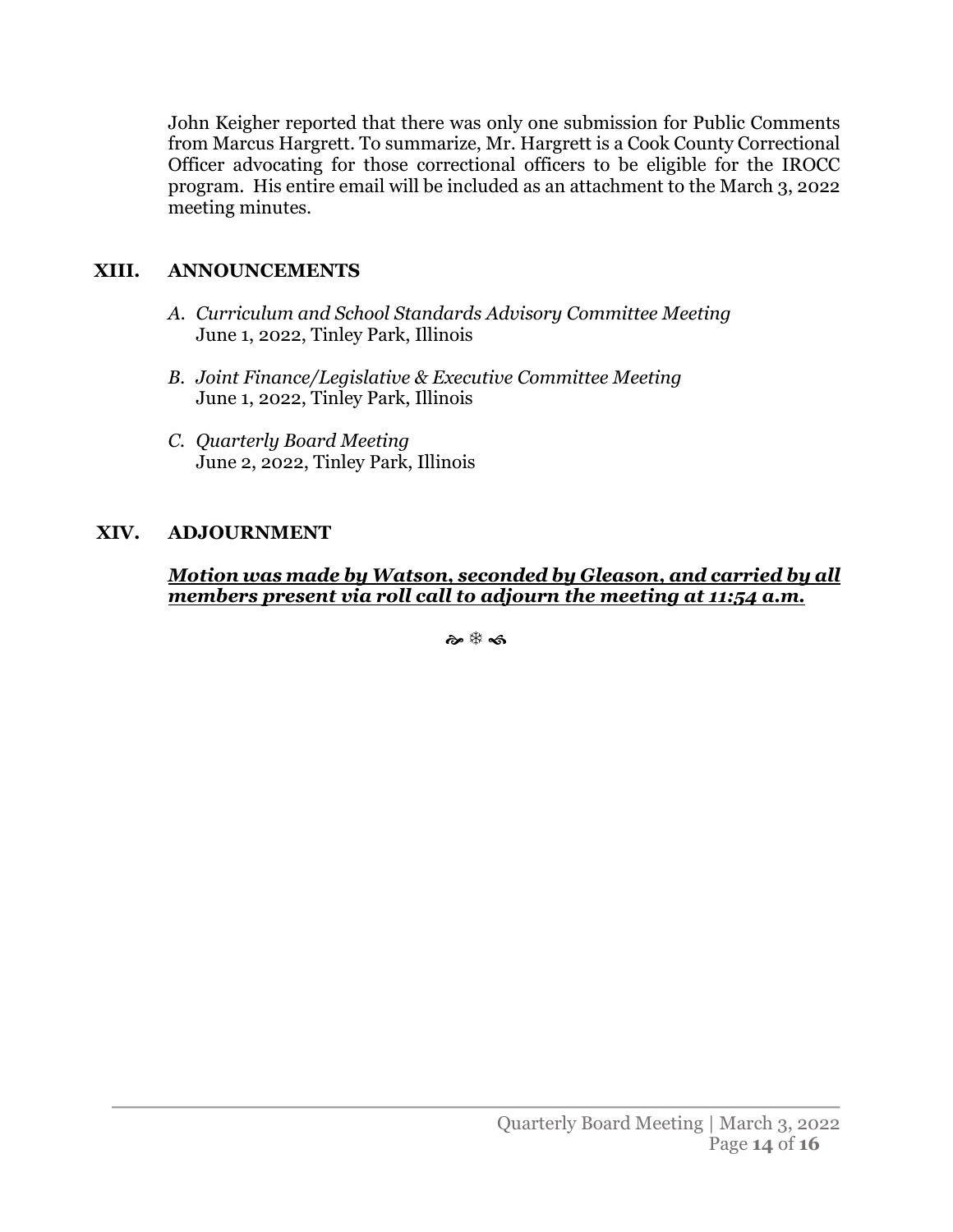# Attachment A Public Comments